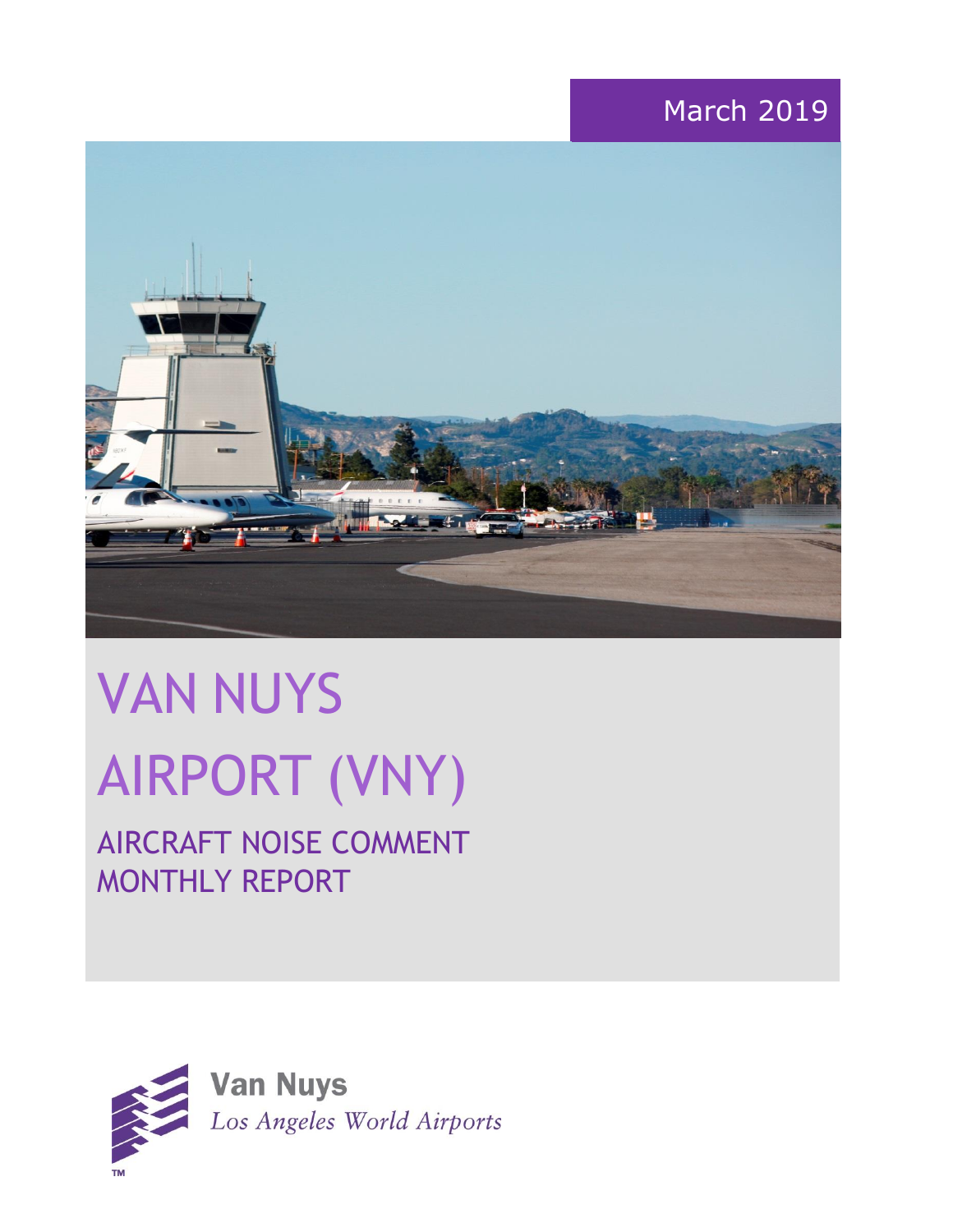### **BACKGROUND**

Los Angeles World Airports (LAWA) is the City of Los Angeles department that owns and operates Los Angeles International (LAX) and Van Nuys (VNY) airports. LAWA works to balance the needs of aviation interests with those of local neighborhoods, to reduce aircraft noise for area residents, and to provide meaningful response to the community on noise-related issues.

While all aircraft generate noise, technological advancements have produced quieter aircraft and airports have implemented programs and procedures to reduce the effects of aircraft noise on surrounding communities. LAWA has adopted ordinances, policies, and developed voluntary programs, while also working with the Federal Aviation Administration (FAA) to implement these programs where necessary to address this important issue. Please visit the [VNY Noise Management webpage](http://www.lawa.org/VNYNoise) to view the [Noise Abatement and Curfew](https://www.lawa.org/-/media/lawa-web/tenants411/file/noise_programs.ashx?la=en&hash=86DDE7D9764689AC37E24CD4FAA33C7FE9FC8DA1#"page=7" )  [Regulation](https://www.lawa.org/-/media/lawa-web/tenants411/file/noise_programs.ashx?la=en&hash=86DDE7D9764689AC37E24CD4FAA33C7FE9FC8DA1#"page=7" ) and [Noisier Aircraft Phaseout](https://www.lawa.org/-/media/lawa-web/tenants411/file/noise_programs.ashx?la=en&hash=86DDE7D9764689AC37E24CD4FAA33C7FE9FC8DA1#page=7) ordinance and to learn about other on-going noise abatement programs such as the [VNY Fly Friendly Program,](https://www.lawa.org/en/lawa-environment/noise-management/van-nuys/vny-fly-friendly-quiet-departure-program) [No Early Turn Program,](https://prodcd.iflyvny.com/en/no-early-turn) and [Helicopter Route and Altitude Deviation Program.](https://www.lawa.org/-/media/lawa-web/tenants411/file/noise_programs.ashx?la=en&hash=86DDE7D9764689AC37E24CD4FAA33C7FE9FC8DA1#"page=8")

The purpose of this report is to provide information on noise comments received from individuals and communities.



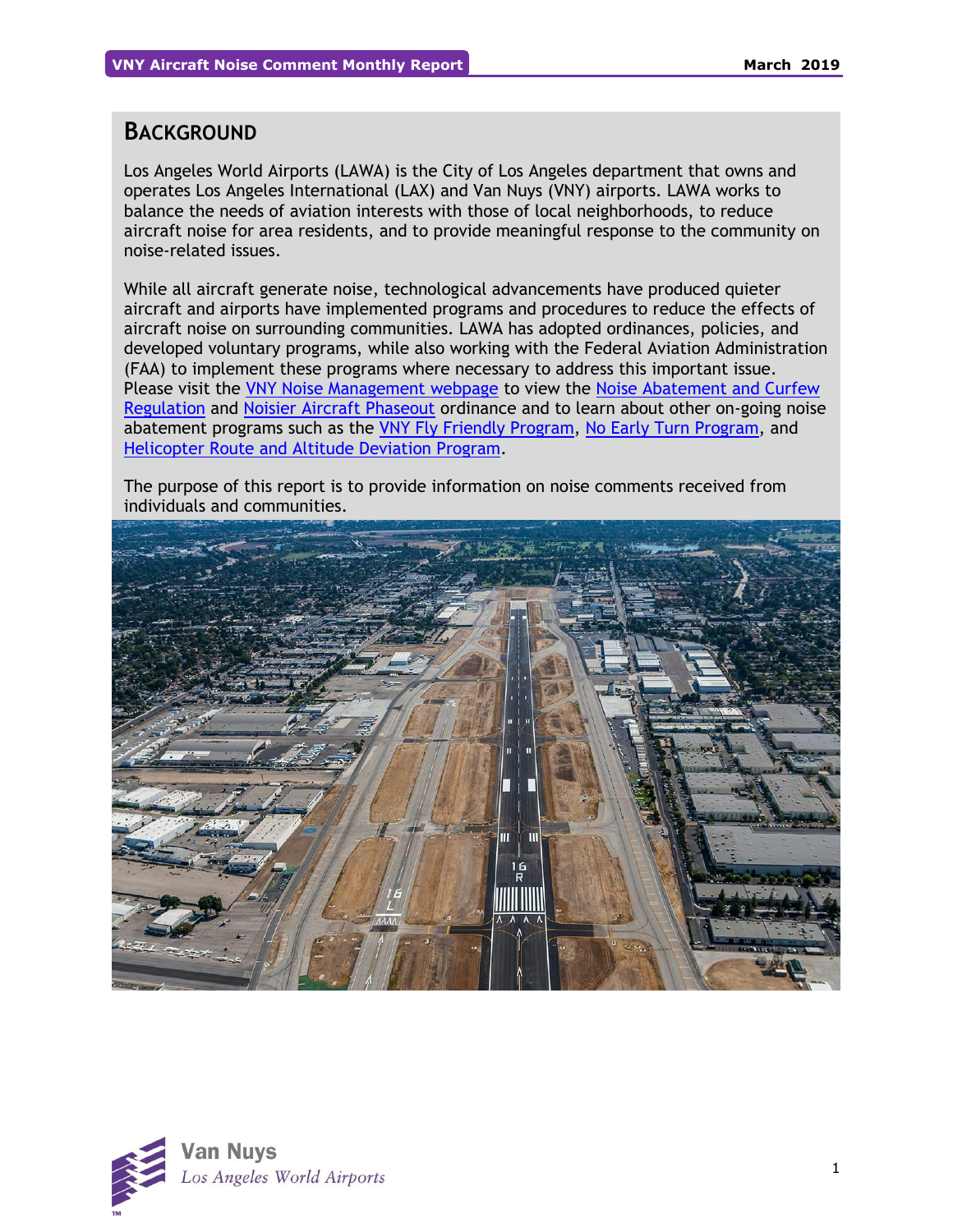# INDIVIDUALS VS NOISE COMMENTS

**Individuals** are community members that have submitted at least one noise comment to LAWA. One individual may submit multiple noise comments.

**Noise comments** are submitted by individuals expressing their concerns or seeking information on noise related events associated with VNY aircraft operations.

# NOISE COMMENT SUBMISSIONS



The graph above shows individuals and total comments submitted this month and over the previous 12 months.

**437** INDIVIDUALS **SUBMITTED COMMENTS** 

**27,979 COMMENTS** RECEIVED



**41%** CHANGE IN INDIVIDUALS FROM PREVIOUS MONTH

**57%** CHANGE IN COMMENTS FROM PREVIOUS MONTH



CHANGE IN INDIVIDUALS FROM ONE YEAR AGO

**1581%**



**21096%**

CHANGE IN COMMENTS FROM ONE YEAR AGO

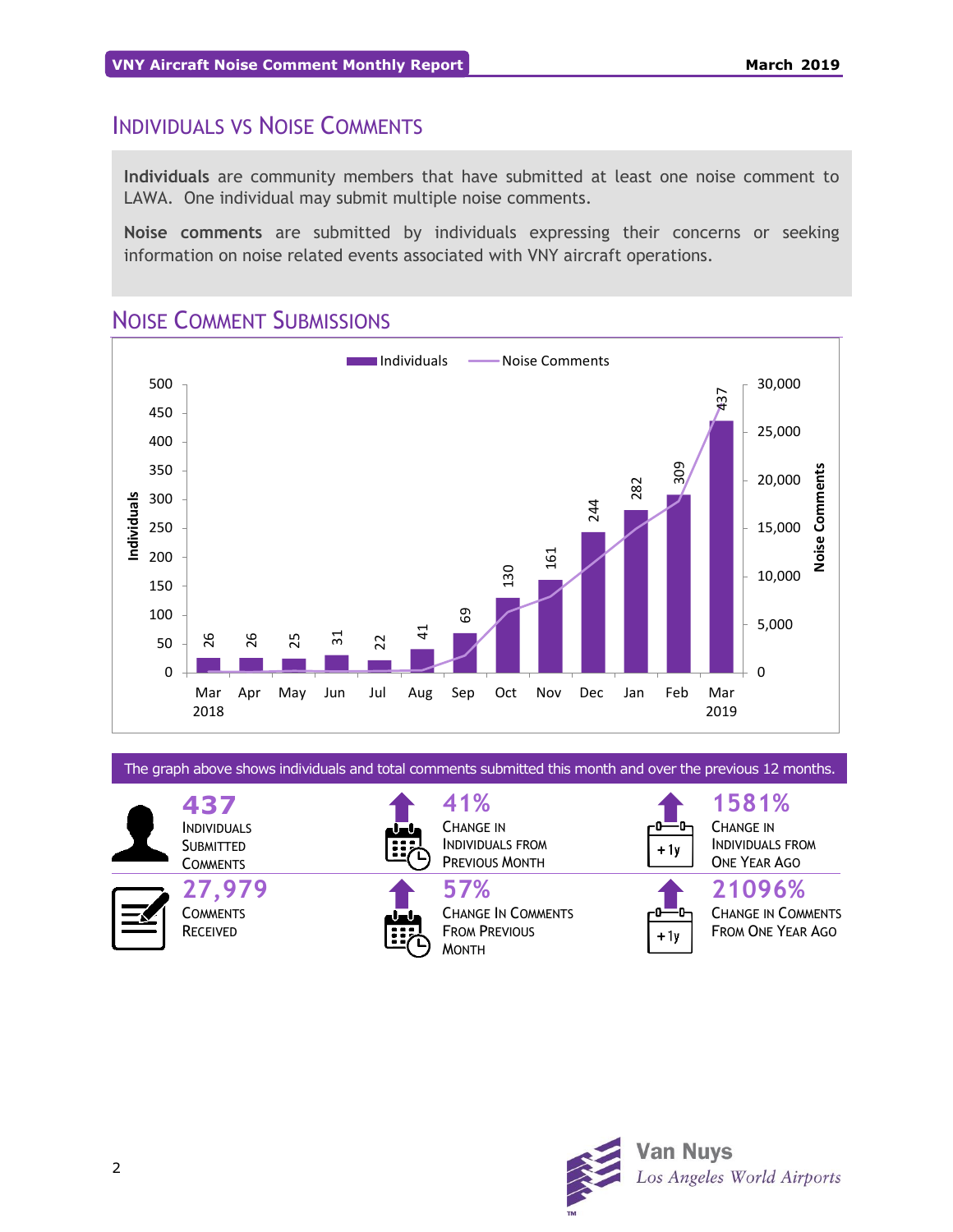# INDIVIDUALS SUBMITTING COMMENTS BY CITY



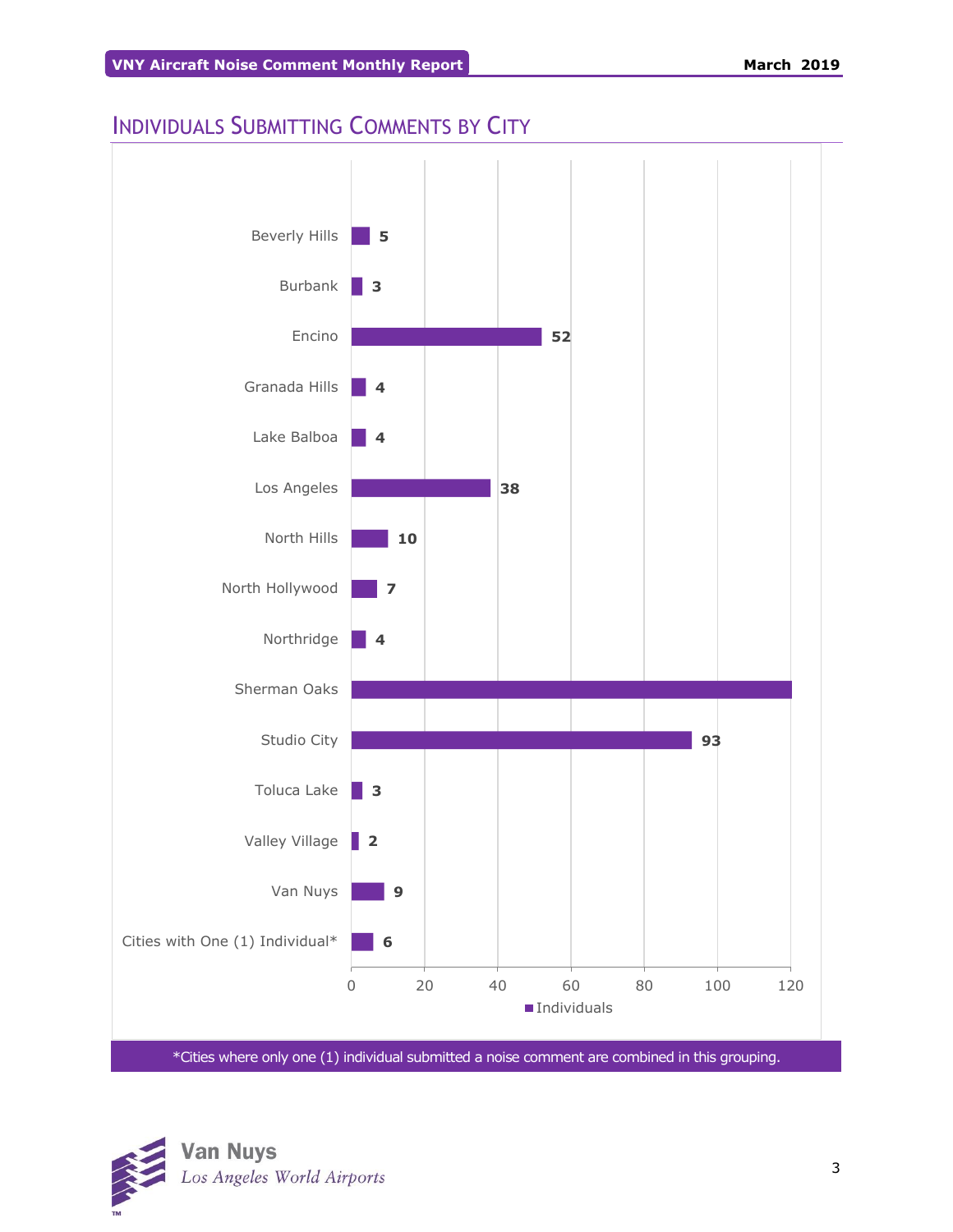

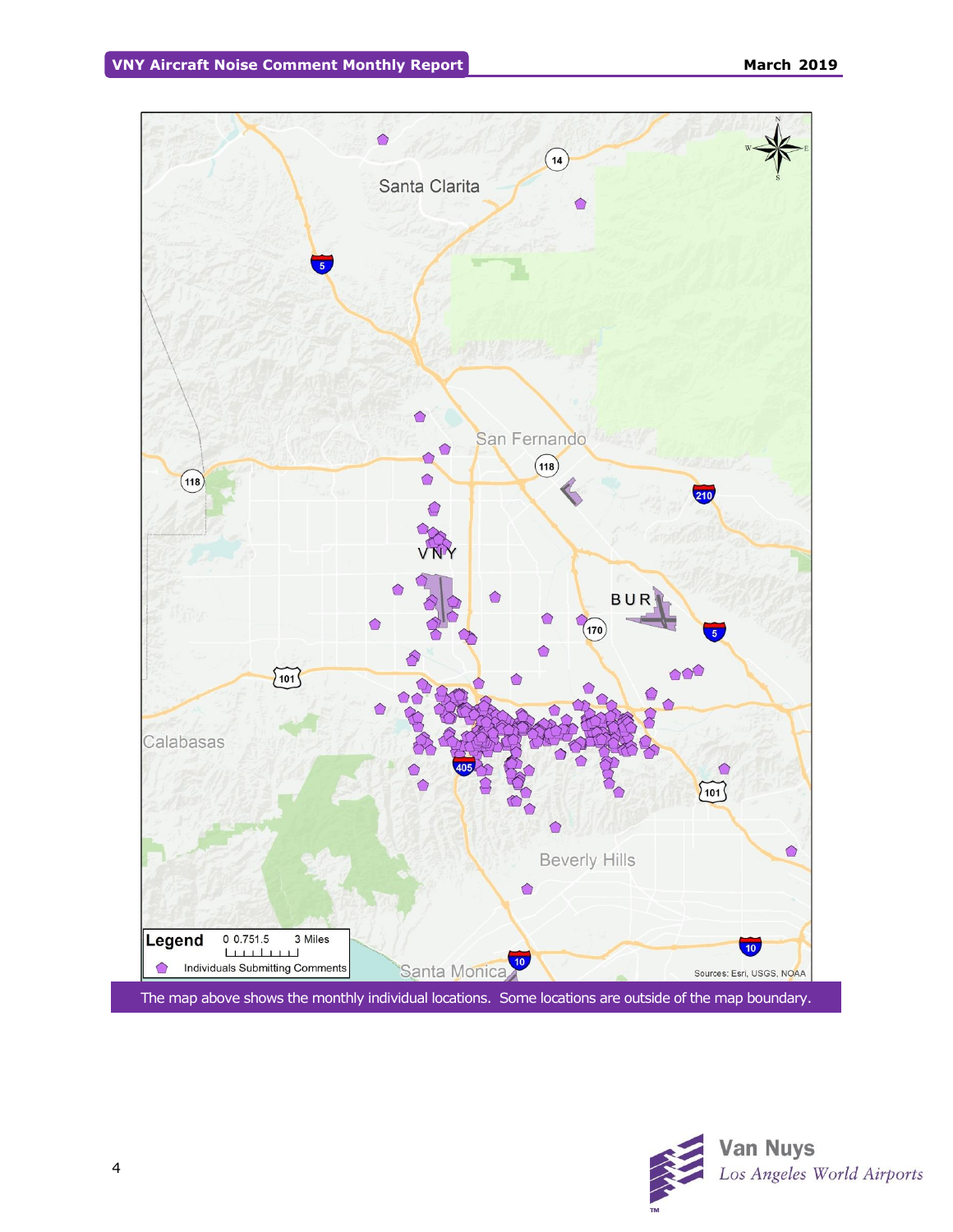# WHAT WAS THE NOISE COMMENT CONCERN?

Individuals may select one (1) noise concern from a list of multiple aircraft noise concerns when submitting noise comments. Out of *437* individuals who submitted noise comments, *375* reported *aircraft flying over home* as the main concern.

Additional noise concerns were *unusually loud aircraft (45); late night or early morning (43);* and *frequency of flight (29)*.



#### **FLYING OVER HOME** LEADING CONCERN



#### **86%** OF INDIVIDUALS WHO SUBMITTED **COMMENTS**



# **375**

INDIVIDUALS REPORTED THIS CONCERN



# COMMUNITY NOISE CONCERNS